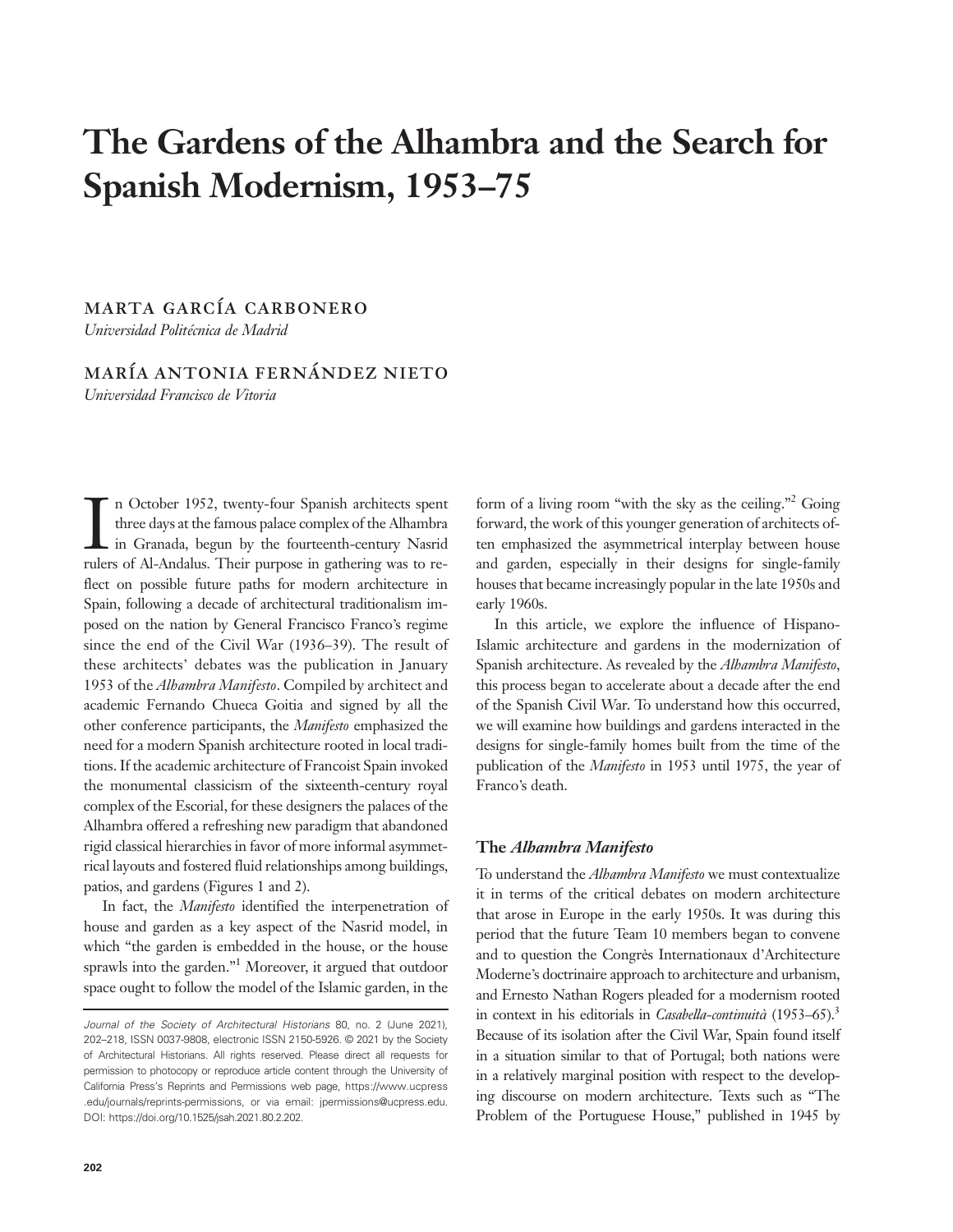

Figure 1 Juan de Herrera, Royal Site of San Lorenzo de El Escorial, Spain, 1563–84 (authors' photo)

Figure 2 Alhambra, Granada, fourteenth century (authors' photo).



Fernando Távora, sought to uncover the essence of a modern Portuguese architecture without conforming to the universal canon of CIAM's modernism.4

In Spain, the need for renewal became evident in the late 1940s, when different professionals promoted discussion forums in Barcelona and Madrid. In 1952 in Barcelona, a group of eight Spanish architects—inspired by the 1949 lectures of Italian architects Gio Ponti, Bruno Zevi, and Alberto Sartoris—founded Grupo R (the R standing for renewal, regeneration, and revision), which proposed a version of modernism based on the study of the Mediterranean vernacular tradition.<sup>5</sup> Madrid, far from the coast and more strongly imprinted by the austerity of official policies, offered a slightly different situation. Nonetheless, the "Sessions on Architectural Criticism" organized by the Revista Nacional de Arquitectura, the journal of the Official College of Architects of Madrid, stimulated new discussion. Beginning in October 1950 with a lecture about the new United Nations Secretariat Building in New York, these sessions opened a window onto the international scene at a time when the Spanish architectural profession sought to dismantle a decade of isolation by turning to new models. Luis Gutiérrez Soto's emulation of the Escorial in his design for the headquarters of Spain's Ministry of Aviation (1942–54) epitomized the Franco regime's concept of a truly national architecture (Figure 3).6 Yet

by 1951, as revealed in a presentation on Gutiérrez Soto's building, the younger generation began to question these principles.7

The participants in the sessions held at the Alhambra in October 1952 thus aimed to articulate a new Spanish approach to modern architecture. The choice of venue underscored the paradigm shift: it turned away from the Escorial—the undisputed emblem of Spanish Renaissance architecture—to focus instead on the Alhambra, an Islamic palace that at the time did not enjoy the same critical acclaim. During the conference, the architects considered different aspects of the Alhambra complex in terms of contemporary design issues, moving away from the traditional romantic approach that privileged its picturesque qualities.<sup>8</sup>

The conference at the Alhambra was attended by prominent architects such as Secundino Zuazo (1887–71), Carlos de Miguel (1904–86), and Pedro Bidagor (1906–96), who had established practices before the war, as well as by younger figures such as Rafael Aburto (1913–2014), Francisco de Asís Cabrero (1912–2005), and Miguel Fisac (1913–2006). Also in attendance was Fernando Chueca Goitia (1911–2004), who would become the editor of the Alhambra Manifesto; following the revocation of his architectural license by Franco's regime, Chueca Goitia had devoted himself to the study of architectural history.<sup>9</sup> The group divided into smaller subgroups to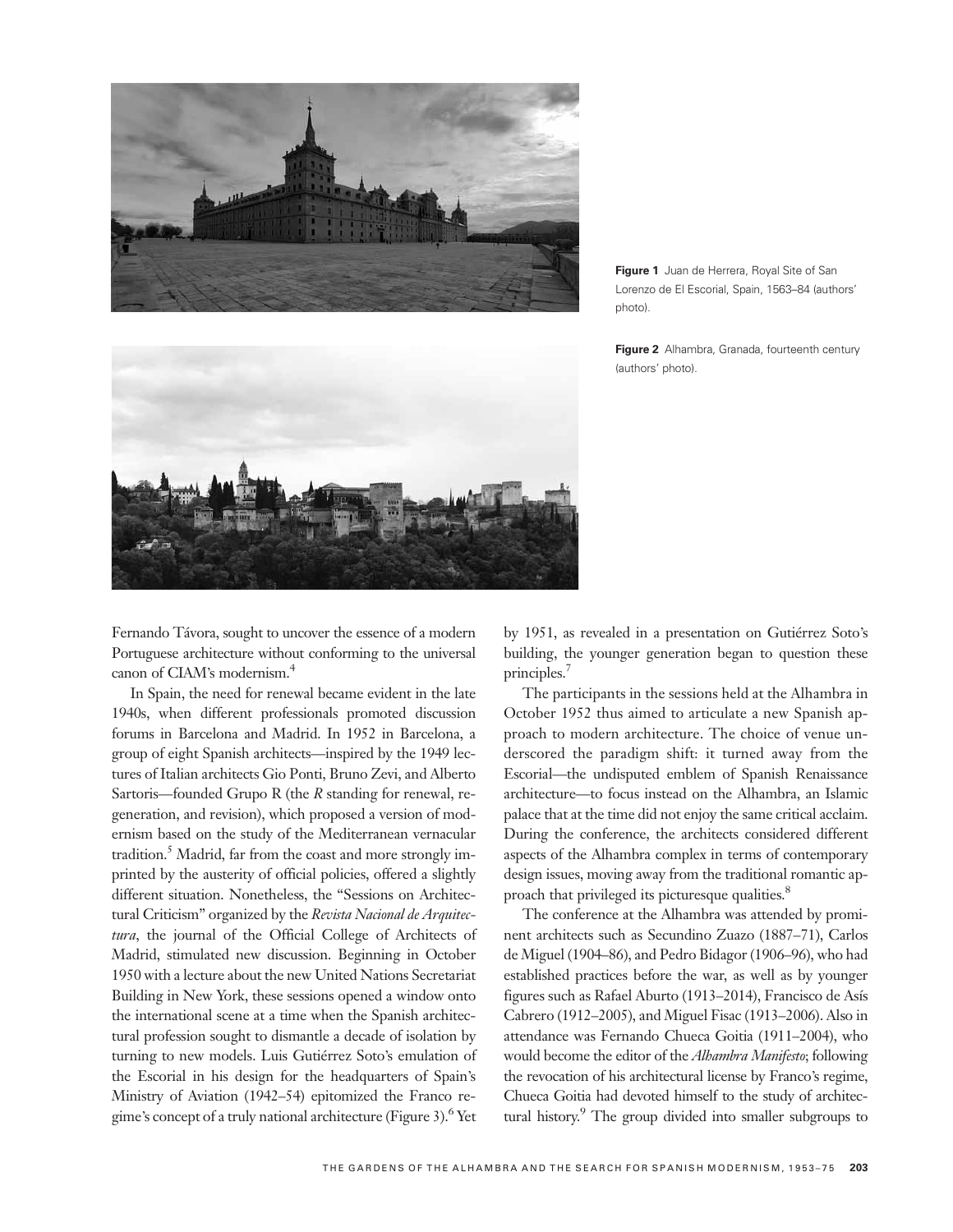

Figure 3 Luis Gutiérrez Soto, Ministry of Aviation, Madrid, 1943–58 (authors' photo).

study the Alhambra and to explore specific questions regarding its form, construction, decoration, and gardens. For these architects, the Alhambra offered a number of key lessons, including the privileging of the human module as the foundation for design; the emphasis on simple, cubic volumes; the honest use of materials; and the interweaving of building spaces with garden spaces. After conducting two further sessions in Madrid, the participants agreed on these principles as the foundation for the Alhambra Manifesto.<sup>10</sup>

As the editor of the Manifesto, Chueca Goitia played a key role in promoting the reassessment of the Alhambra. He was influenced by his mentor, Leopoldo Torres Balbás (1888–1960), who had been chief architect and conservator at the site from 1923 until 1936, when he was replaced by Prieto Moreno for political reasons.<sup>11</sup> Torres Balbás, professor of the history of architecture and the fine arts at the Higher Technical School of Architecture of Madrid since 1930 and a prolific writer, brought new attention to the Andalusian monument through both his teaching and his books, which include *La Alhambra y el Generalife* and *En torno a la Alhambra.<sup>12</sup>* Chueca Goitia served as Torres Balbás's assistant and later also received an appointment as a professor of architectural history at the Higher Technical School of Architecture of Madrid.

According to Chueca Goitia, Hispano-Islamic architecture displayed certain invariant characteristics, including the fragmentation of space, the clustering of rooms around patios, the interlocking of those patios at right angles, and the concealment of space by permeable architectural elements, such as screens, to interrupt continuous axial perspectives.<sup>13</sup>

### The New Relevance of the Garden

It is not surprising that the architects who gathered at Granada paid special attention to the Alhambra's gardens and outdoor spaces: during this time one of the few foreign trends to enter the Spanish architectural discourse was the

organicism seen in the work of Frank Lloyd Wright. Prior to the Granada conference, Alejandro de la Sota (1913–96) who graduated from Madrid's School of Architecture with Fisac, Cabrero, and Aburto—prepared a session titled "Architecture and Landscape," and Luis Ruidor Carol organized a session addressing the role of gardens in architecture.<sup>14</sup> As noted above, the integration of garden spaces was one of the four main themes discussed at the Alhambra conference, and the group responsible for this topic—Fisac, Chueca Goitia, Fernando Lacasa (d. 1963), and Francisco Prieto Moreno (1907–85)—concluded that the interweaving of buildings with gardens and landscapes was one of the Alhambra's main lessons for modern architecture.

Many early twentieth-century European architects admired Islamic gardens. Beyond the romantic re-creations such as that by Ferdinand Bac at Les Colombières on the French Riviera in the early twentieth century, landscape architect Jean-Claude Nicolas Forestier drew on the designs of Islamic gardens of Spain and Morocco in many of his projects, including not only the exhibition grounds he created in Barcelona (1929) and Seville (1929) but also many of the private commissions he realized all over Spain as early as 1911.<sup>15</sup> Forestier published an article on Andalusian gardens in 1922, and his pupil Nicolau Rubió i Tudurí, later appointed parks and gardens director of Barcelona, carried these ideas forward.<sup>16</sup> In his 1934 book El jardín meridional, Rubió i Tudurí surveyed prominent Islamic gardens in Spain—including those of the Generalife (the summer residence of the Islamic rulers of Granada) and the royal palace known as the Alcázar of Seville——in an effort to define the essential elements of the Mediterranean garden.<sup>17</sup> As he observed, these elements included axial clipped hedges to structure the garden; flowers, used sparingly and grouped by color; and potted plants, sited strategically for emphasis. Native, scented species mingled with exotic specimens, supplied with water by a gravitydriven irrigation system of pools and tanks.<sup>18</sup>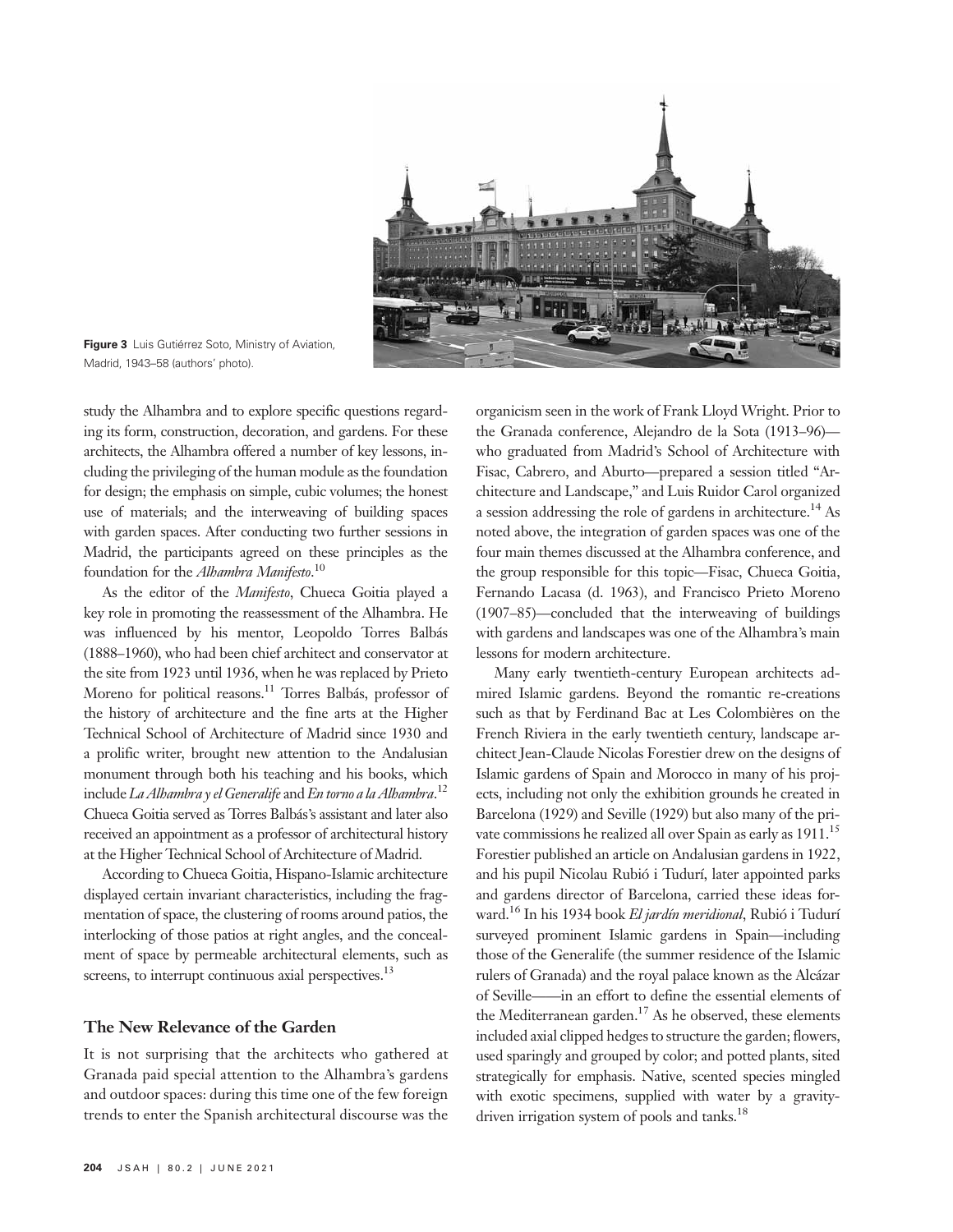Rubió i Tudurí's contemporary Javier de Winthuysen, a painter and landscape designer from Seville, attempted a more comprehensive approach to Spanish gardens in his book *Jardines clásicos de España*.<sup>19</sup> Similar to publications of the time on Italian and French gardens, Winthuysen's contribution was conceived as an ambitious four-book series, with each book corresponding to one of Spain's four regions, with its particular climate, soil conditions, and cultural traditions. The plan was to dedicate one book each to northern Spain, the eastern coast, southern Andalusia, and central Castile, but only one book, on the last of these regions, was published in 1930. Although Winthuysen claimed that different regions demanded different garden types, in practice he often resorted to typical Hispano-Islamic elements, such as geometrical patterns, ceramic tiles, and fountain basins set at ground level, as in his designs for the marquis of La Romana's residence (1920) and the former School of Civil Engineering (1925), both in Madrid.<sup>20</sup> Even as he praised Forestier, he also found fault with the superficial imitations that Forestier's work had triggered, insisting that the Andalusian garden with its "embedded Moorish spirit"—represented a logical synthesis of nature and art, not merely the vain application of tiles that turned gardens into "ceramic showrooms." 21

During his service as chief architect and conservator at the Alhambra, Torres Balbás introduced gardens that supported his own approach to heritage preservation. As an advocate of so-called scientific restoration practices, he argued that buildings should not be returned to their original form but instead should be preserved in their present state, as witnesses to complex historical change. While preservation efforts should prevent ruin, they should not add to or take away any of the existing remains.<sup>22</sup> To achieve these goals, Torres Balbás introduced plantings to define access routes through the excavation sites and to serve as a backdrop for the buildings; he also sought to give an idea of former spatial arrangements by installing green mock-up planted versions of lost archways and other missing elements.<sup>23</sup> In addition, he created new gardens: at the Partal Palace, between the excavated palace of Yusuf III and the Torre de las Damas, he planted a terraced garden that incorporated the existing albercas, or pools, into his new design.

After the Civil War, Hispano-Islamic gardens became even more popular, promoted as genuine expressions of Spanish character that could in turn support the nationalistic ideals of the Franco regime. $^{24}$  In September 1950, the International Federation of Landscape Architects (IFLA) held its second international conference in Madrid, hosting 172 delegates from twenty-two countries; following the conference, the Franco government—recognizing an opportunity to show its best side to the world after a decade of political isolation—offered the participants a one-week organized tour of gardens in Seville, Granada, and Cordoba. In this

"green diplomacy," which included receptions at the royal palaces around Madrid and was widely covered by the general press, the Islamic heritage of southern Spain assumed a primary role, as featured both in the excursions and in the discourses delivered by high-ranking officials, such as General Director of Agriculture Gabriel Bornás and General Director of Architecture Francisco Prieto Moreno.<sup>25</sup> Prieto Moreno, who also participated in the Alhambra meeting, spoke on the Hispano-Islamic domestic garden in ways that anticipated some of the principles of the *Manifesto*.<sup>26</sup> According to his analysis, the study of the Hispano-Islamic tradition generated "splendid conclusions to be applied to the modern garden," offering a balance between the quest for comfort through technology and the desire for communion with nature.<sup>27</sup> According to Prieto Moreno, this balance was achieved in the Spanish domestic garden, with its regular, symmetrical layout and its asymmetrical plantings of cypresses (Cupressus sempervirens), orange trees (Citrus sinensis), bay (Laurus nobilis), and oleander (Nerium oleander) around a labyrinth of fountains and water channels.<sup>28</sup>

During this period, designers laid out Islamic-inspired gardens in unexpected contexts. One example is Javier de Winthuysen's scheme dating from 1950 for the Botín residence in Puente San Miguel near Santander, in northern Spain, a region where historically the Arabs had left almost no trace. In 1952, just a few months prior to the session in Granada, garden designer and prolific lecturer Teresa Ozores y Saavedra, marquise of Casa Valdés (1902–83)—who studied at the Royal Horticultural Society in England and would eventually write the book *Jardines de España*—presented an award-winning proposal at the Chelsea Flower Show in London that re-created the Generalife's Patio de la Acequia at a smaller scale, with a central rectangular sunken pool among box hedges.29

In contrast, the architects who attended the conference at Granada did not aspire to this folkloristic kind of imitation. Instead, by unraveling some of the underlying principles of Islamic architecture and gardens, they hoped to find a way to leave academicism behind. As Chueca Goitia asserted, the Islamic garden, following the Qur'an, represented a paradise on earth, with "the blessed" resting in floating pavilions among clear waters and greenery.30 The patio was an outdoor room, vaulted by the sky, while lightweight and transparent architecture enabled the garden to penetrate the home with its scents and sounds.<sup>31</sup> The Hispano-Islamic garden offered an ideal model for contemporary gardens in Spain, with its terracing designed for the steep topography and arid climate of the Iberian Peninsula. Its basic element, water, adopted different geometrical forms corresponding to its three natural states: bubbling forth from hidden sources, symbolized by circular fountains; flowing movement, symbolized by linear waterways; and stillness, symbolized by rectangular pools.<sup>32</sup>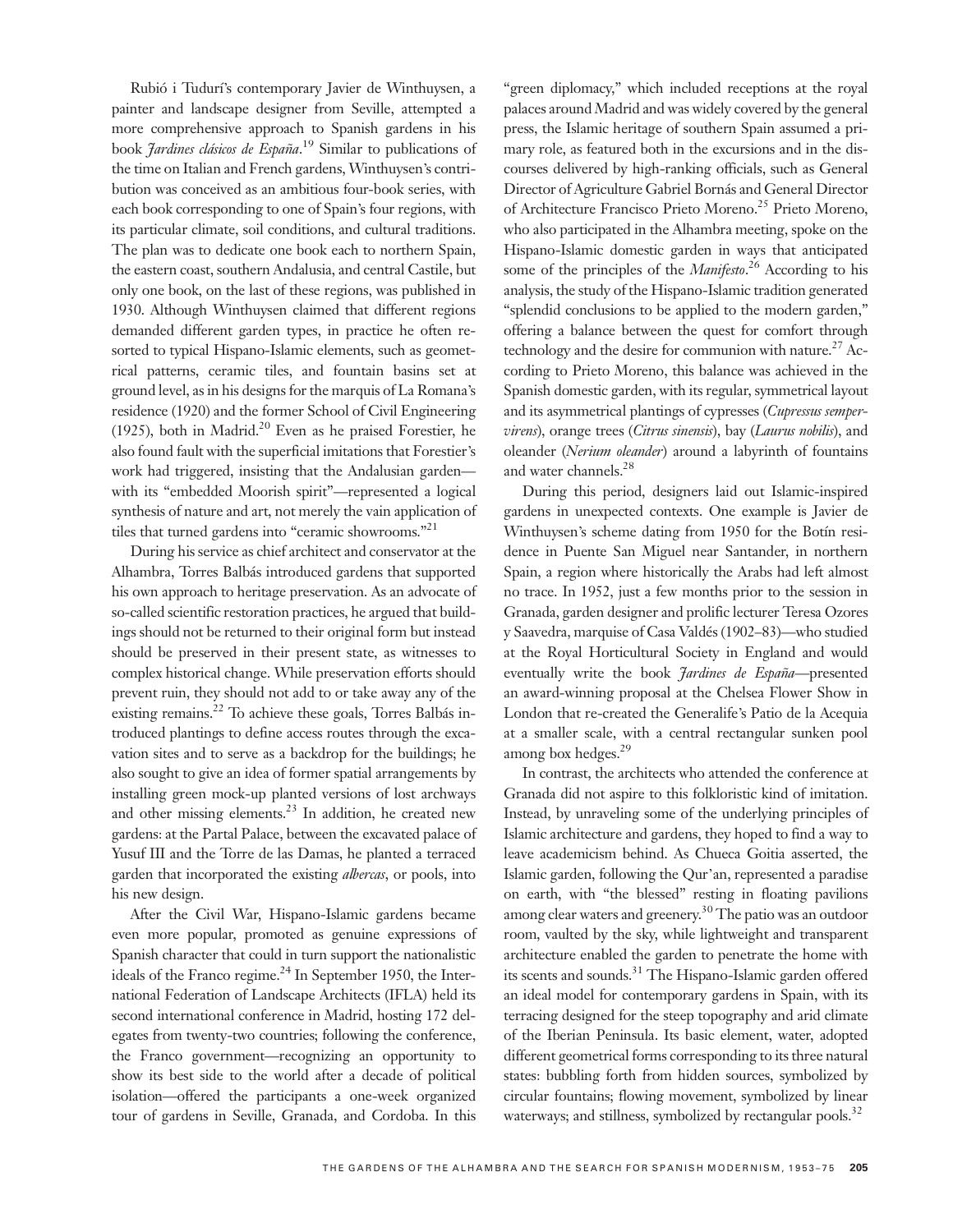Some scholars argue that the *Alhambra Manifesto* had a limited impact, given the dominance of the established architects who attended the Granada conference, but a number of these figures, such as Francisco Prieto Moreno, enjoyed influential positions in Franco's government. As general director for architecture in Spain (1946–60), Prieto Moreno exercised direct influence on national building policies.<sup>33</sup> He not only controlled the Boletín de Información de la Dirección General de Arquitectura, one of Spain's most important professional journals, but he also served as chief conservation architect at the Alhambra (1937–77), where he succeeded Torres Balbás. At the Nasrid site, like his predecessor, Prieto Moreno not only directed the restoration of the buildings and gardens but also implemented his own designs.<sup>34</sup> He spearheaded the transformation of the historic monastery of Saint Francis within the Alhambra precinct into a parador (a state-owned hotel) and converted the old medieval kitchen gardens below the Generalife into the so-called New Gardens, with an adjoining open-air theater.<sup>35</sup> The theater, with its stage outlined by cypress trees (Cupressus sempervirens), hosts the International Theater and Dance Festival to this day. Despite the conservative nature of these interventions, Prieto Moreno contributed to the general popularity of Hispano-Islamic gardens through publications such as Los jardines de Granada and El Generalife y sus jardines.<sup>36</sup> He also had a direct impact on architecture practitioners as a lecturer at the School of Architecture in Madrid, where he taught a course on garden and landscape history at the same time that another advocate of the Manifesto, Fernando Chueca Goitia, was spreading his creed among a younger audience.<sup>37</sup>

The *Manifesto's* influence can thus be traced through the work of those architects who were involved in the Granada sessions as well as through that of the following generation (Figure 4).38 However, it is in the design for single-family houses that became popular in the 1950s where this interaction between indoor and outdoor space is most clearly seen, as demonstrated in a design by Miguel Fisac for his own house in Madrid (Figures 5 and 6). Sited above a long garden at the top of a hill, the house consisted of three wings surrounding a smaller garden that was eventually engulfed by additional bedrooms. Placed initially behind the house, the small garden included a pond with granite boulders and probably a Japanese pagoda tree (Sophora japonica). Transformed into an inner courtyard covered by a translucent roof, the garden was ultimately integrated into the living room through the elimination of the two front glass panels. Ivy (Hedera helix) covered its two back walls, while indoor species replaced the initial plantings, such as a giant yucca (Yucca elephantises) and a Swiss cheese plant (Monstera deliciosa), and a rubber fig tree (Ficus elastica) replaced the Japanese pagoda tree. Although the landscaping recalled models Fisac had seen in his travels to China and Japan, the integration of the



Figure 4 Francisco de Asìs Cabrero, Feria del Campo fairgrounds, Madrid, 1950 (authors' sketch).

garden into the living room through elements such as a green corner behind the fireplace recalled the integration of green spaces into the chambers of the Alhambra.<sup>39</sup> The scents of flowering plants and the whispering sound of the indoor fountain permeated this inner space much in the fashion of the water basins in the Abencerrajes and Dos Hermanas halls flanking the Patio de los Leones at the Alhambra.<sup>40</sup>

At the same time, as a number of scholars have noted, the double view of nature offered by the living room recalled the views at certain spots in the Alhambra, such as the Hall of Comares and the portico of the Partal Palace, where the intimate perspective of the patio contrasted with the wide prospect of the landscape.<sup>41</sup> Fisac later observed, "[The Alhambra] is one of the buildings from which I have learned the most, together with Japanese architecture." <sup>42</sup> In a 1994 lecture titled "What I Have Learned from the Alhambra," delivered at the Official College of Architects of Granada, he underlined the importance of gardens—with their aromatic plants and flowers, as well as water in its different forms—in the creation of architecture to be experienced through all five senses.<sup>43</sup>

A decade later, Fisac's unbuilt scheme in Cádiz for Viscount Ednan (1968) again used a patio as the core of the house (Figure 7). A series of terraces extended the inner space outdoors along the sloping site. Fisac placed the children's area at the level of the upper terrace, the master and guest bedrooms at the intermediate level, and the entrance hall, living room, and service areas on the ground floor, close to the swimming pool. Two flights of stairs linked the three levels, a primary stair connecting the living room with the guest area and the master and children's bedrooms, and a secondary stair connecting the service rooms and children's area. This secondary staircase ended at a viewing tower that transformed the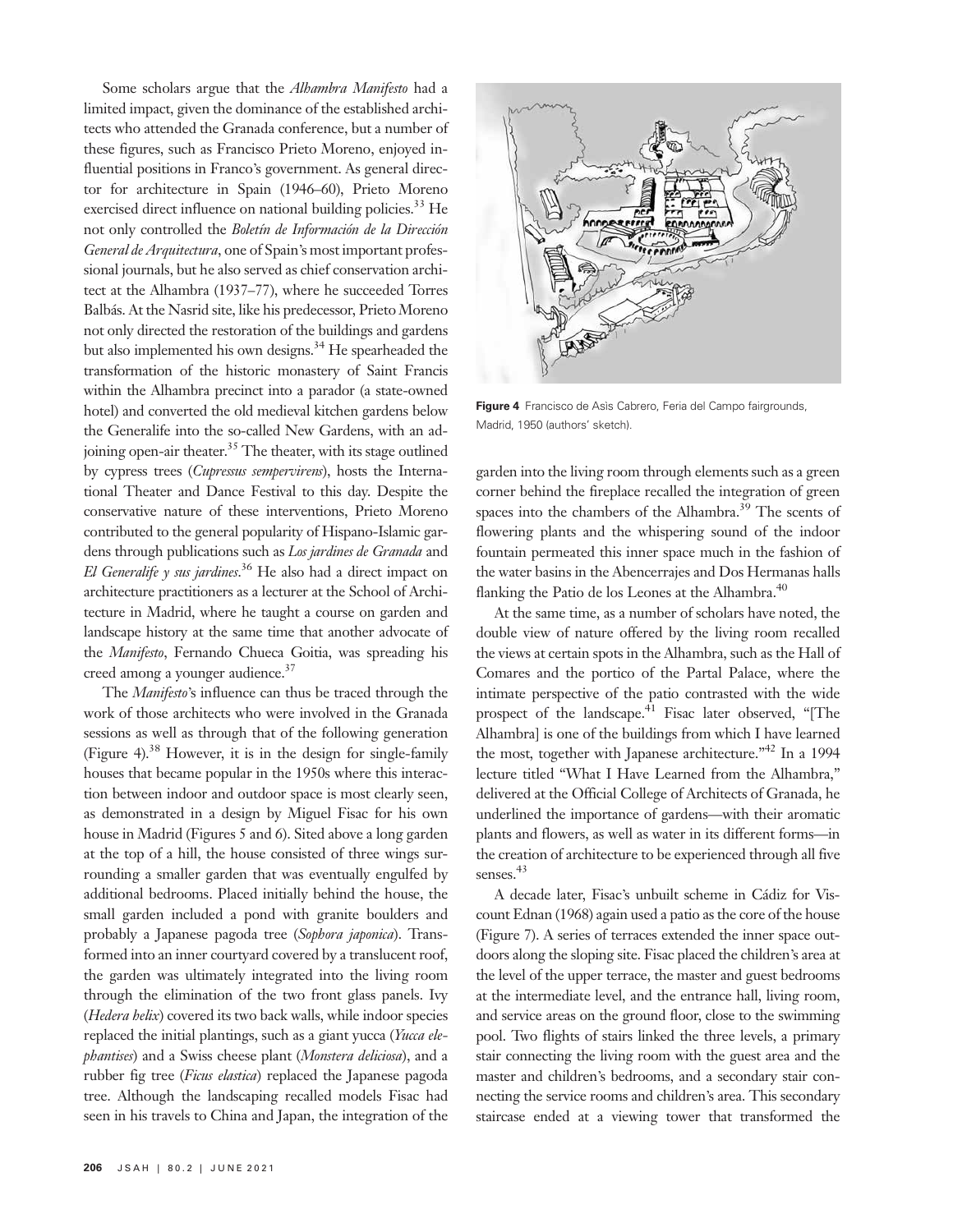southern elevation into a modern version of the Partal Palace and the Torre de las Damas (Figure 8). A series of courtyards separated the individual architectural elements: the entrance patio, the main court, and the service yard on the lower level; an enclosed garden between the master bedroom and the children's bedroom wings; and a stepped play area for the children along the secondary staircase (Figure 9). All these courtyards were connected by a network of water rills that recalled the design of Yusuf II's palace at the Alhambra,

traversing the living room and then flowing into the rectangular swimming pool much in the same way as water flowed into the ground-level fountain basins in the halls flanking the Patio de los Leones.44

In contrast to Fisac's designs, Cabrero's evocations of Islamic gardens assumed a more abstract character, reflecting his interest in technical construction issues. In 1954, Cabrero visited Ludwig Mies van der Rohe's buildings at the IIT campus in Chicago.<sup>45</sup> Mies left an enduring imprint on his

de Arquitectos, Ciudad Real).

Figure 7 Miguel Fisac, scheme for house for Viscount Ednan, Cádiz, 1968, section, elevation, and view (Fundación Miguel Fisac, Colegio Oficial

- 
- Figure 8 Partal Palace, Alhambra, Granada, fourteenth century (authors' photo).

Figure 5 Miguel Fisac, plan of Fisac House at Cerro del Aire, Madrid, 1956 (Fundaciòn Miguel Fisac, Colegio Oficial de Arquitectos, Ciudad Real).

Colegio Oficial de Arquitectos, Ciudad Real).







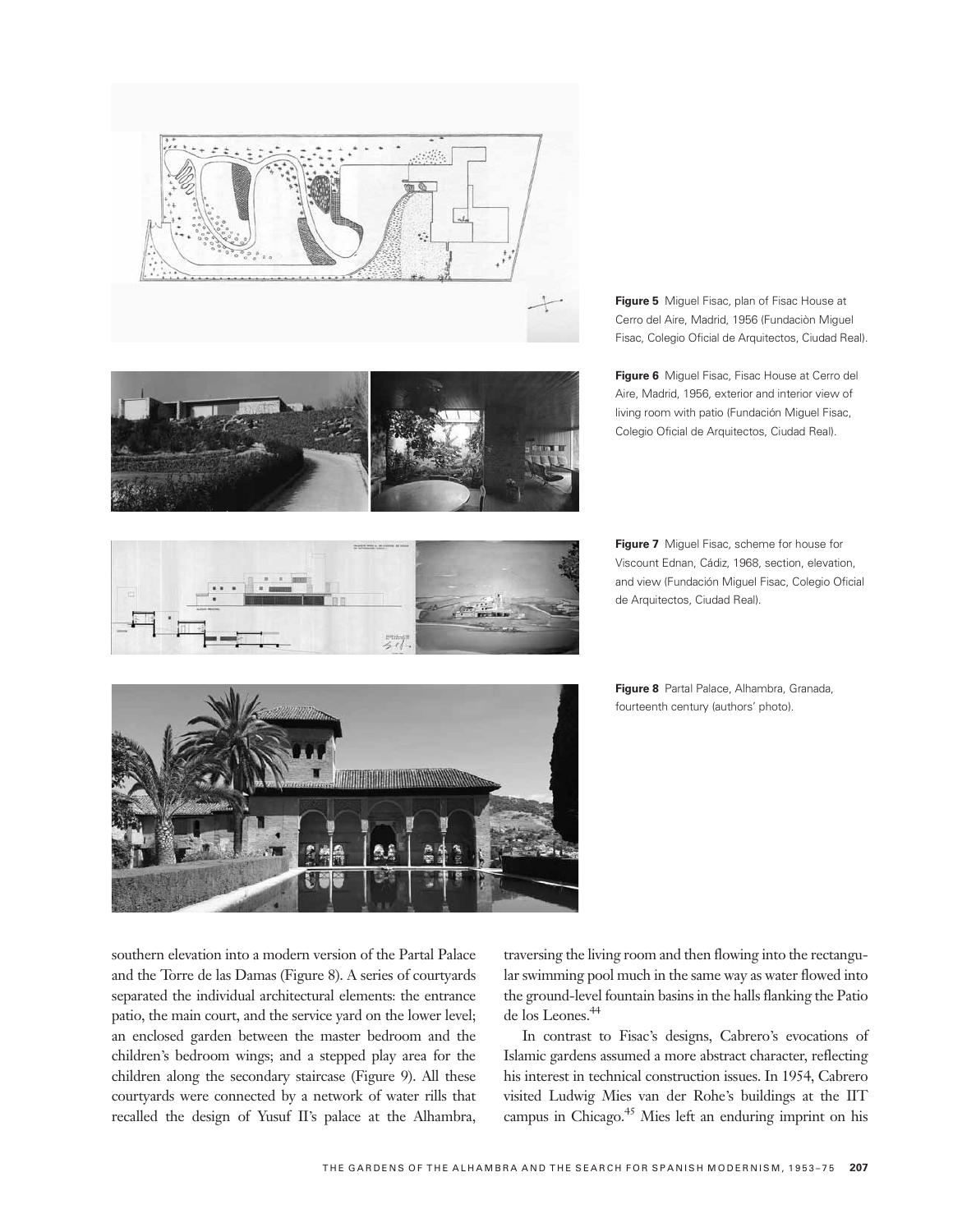

Figure 9 Miguel Fisac, plan of house for Viscount Ednan, Cádiz, 1968: a, entrance patio; b, main patio; c, service yard; d, bedroom patio; e, children's patio (Fundación Miguel Fisac, Colegio Oficial de Arquitectos, Ciudad Real).

Figure 10 Francisco de Asís Cabrero, plan of Cabrero House, Madrid, 1961–62 (FCT/P127, Cabrero Archive, Colegio Oficial de Arquitectos, Madrid).



work, but Cabrero's design for his second home in Madrid (1961–62) also referenced the Alhambra's Patio de la Alberca.46 The L-plan of Cabrero's steel-frame structure divided the plot into two halves (Figures 10 and 11). At the lower level, by the entrance, an ivy-covered wall separated a clay tennis court from the street. The house itself stood to the north and west, enclosing a raised courtyard on two sides that looked over the tennis court. A high clipped hedge of Arizona cypress (Cupressus arizonica) on the eastern flank of the courtyard concealed the

driveway from view. The courtyard also featured a porch of slender steel columns along the living room façade, visually connecting the house interior with the rectangular swimming pool set in the courtyard lawn. At opposite corners of the lawn, a Lebanon cedar (Cedrus libani) and a cherry plum (Prunus cerasifera) provided shade and color according to the season. The sensual realm of the garden enhanced the rational architecture of the house, extending it into a grass-carpeted room enclosed by green walls.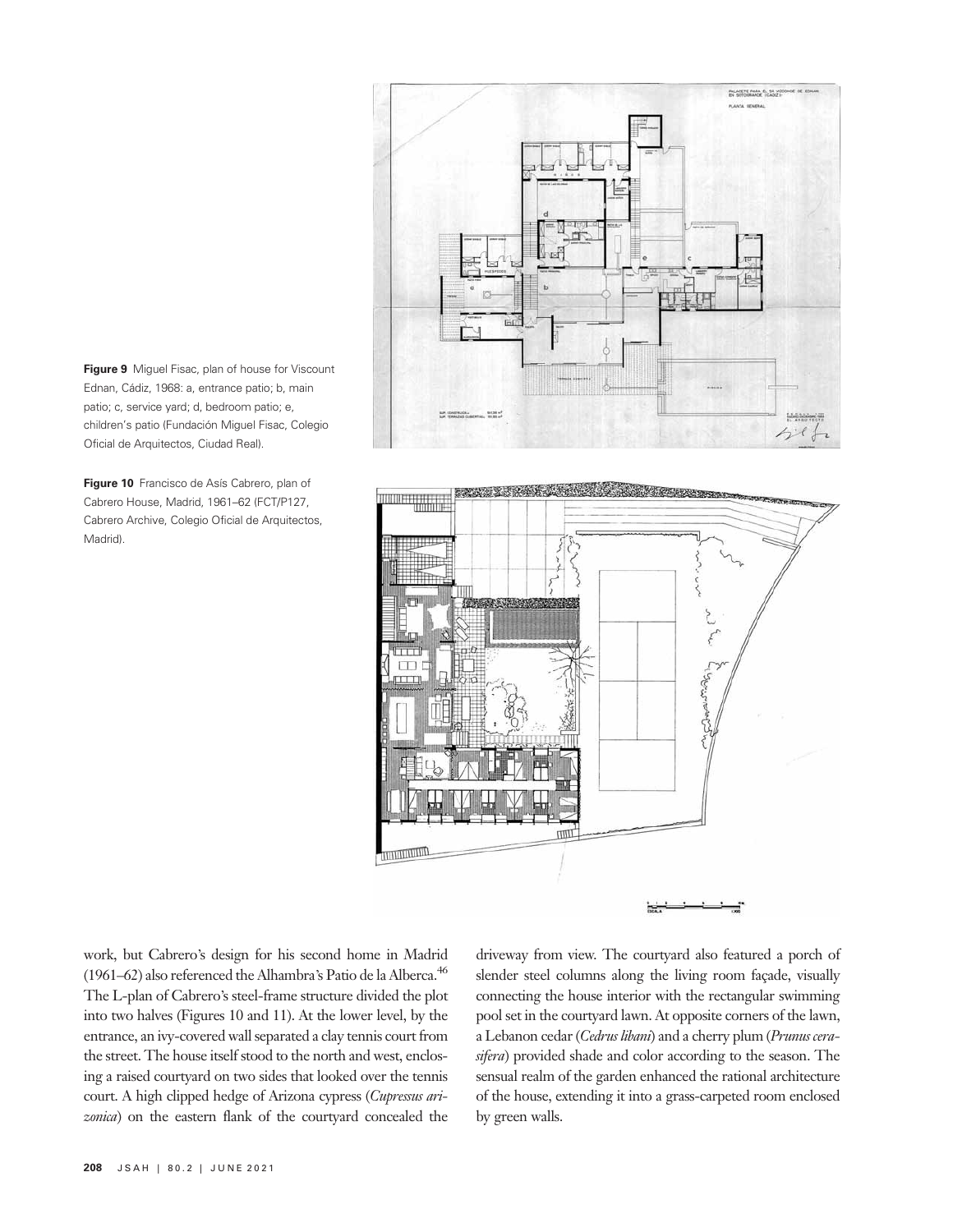

Figure 11 Francisco de Asís Cabrero, Cabrero House, Madrid, 1961–62, garden and interior views (Philipe Imbault, Madrid).

Figure 12 Alejandro de la Sota, plan of Aversú House, Madrid, 1955 (Fundación Alejandro de la Sota, Madrid).

Although Sota did not travel to Granada, his designs for single-family houses also reflected particular concern for the interaction between building and garden. For the Arvesú House in Madrid (1955), placed at the top of a small urban plot that sloped down toward the south, Sota made a detailed plan of the plantings (Figure 12).<sup>47</sup> A massive brick wall with almost no openings facing the street, along with a hedge of Arizona cypress (Cupressus arizonica) that outlined the site's boundaries, provided an abstract backdrop for the vertical silhouette of the aspen (Populus tremula) planted at the entrance. On the opposite side of the building, a winter garden and a covered area with an adjoining flower bed mediated between the living room and the open lawn. This expanse of grass, crossed by meandering paths, led down to a sundeck at the lowest part of the site, a modern version of the Alhambra's outdoor rooms, with a small round pond flanked by two cypress trees (Cupressus sempervirens). Despite the absence of a formal patio, Sota's design recalled the secret gardens of the Alhambra, hidden behind the mute walls of the street façades.

At a house built for Dr. Benigno Velázquez in Pozuelo de Alarcón (1959), Sota linked exterior and interior spaces by weaving together a carpet of vegetal and mineral textures (Figures 13 and 14).<sup>48</sup> The house stood on the northwest corner, while the rest of the site—protected from the street by a wall covered in jasmine (Trachelospermum jasminoides) presented a variety of surfaces to accommodate different activities. The interior paving of the dining room extended outside for a patio with vines on the walls and sheltered by an almond tree (Prunus dulcis). A paved covered area also served as an exterior extension of the living room below several

existing pine trees (probably Pinus sylvestris). A rectangular lawn beyond ended at a swimming pool traversed by a bridge. Sota placed a sand pit on the slightly elevated roof of the garage as a play area for children, which included a slide down to the pool. A grove of pine trees (Pinus sylvestris), planted on a regular grid, filled the northeastern part of the plot, interspersed with occasional orange (Citrus sinensis) and olive trees (Olea europea). Large glass panes on the ground floor of the house allowed its interior to merge with the garden, creating a vibrant array of rooms outdoors within a regular, orthogonal matrix.

#### The Hispano-Islamic Garden Revisited

Oriol Bohigas, a Catalan architect and founding member of Grupo R, stated in 1962 that the Alhambra Manifesto was more relevant at that time than it was when it was published.49 By then Spain had become quite a different country, as its isolated, rural postwar society gave way to an expanding economy with rising living standards and international influence. The growing number of houses with gardens enabled architects to test their skills in designing living quarters as well as outside spaces. Even as the new American model of suburban living became more widespread, the Islamic tradition of the patio remained influential.

According to José Tito Rojo and Manuel Casares Porcel, Islamic gardens in Al-Andalus featured the simple division of space, orthogonal pathways, and water along their axes.<sup>50</sup> Among these gardens, they identify three main typologies: periurban agricultural plots with some planted areas for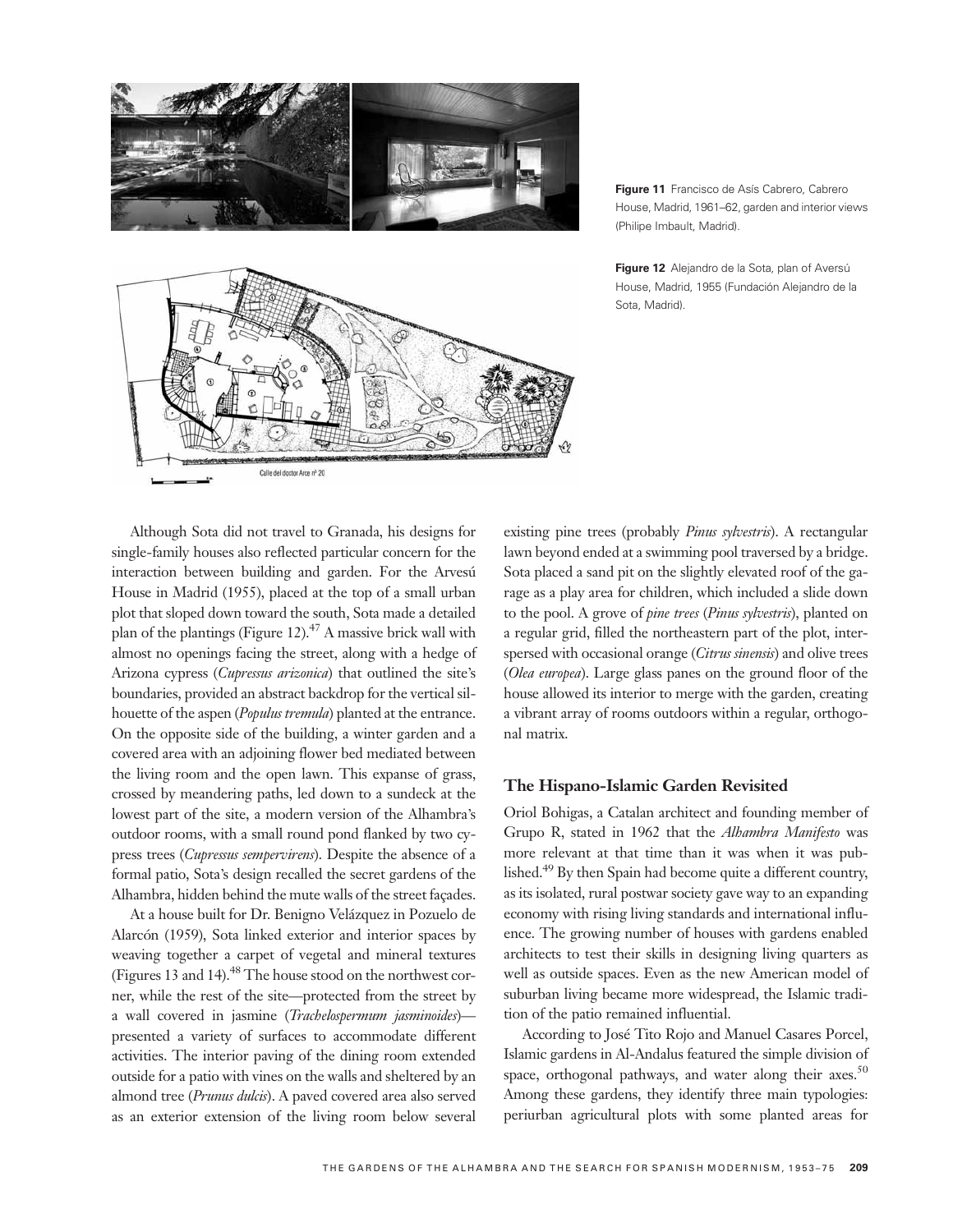recreation, urban gardens outside buildings, and courtyard gardens.51 Mid-twentieth-century architects in Spain focused in particular on courtyard gardens, as these were better preserved than the other types in palaces and former mosques. Depending on their spatial arrangement, courtyard gardens can be again divided into two further typologies: those organized around a single axis and those employing the biaxial structure of the *chahar-bagh*.<sup>52</sup>

The design of the *chahar-bagh*—literally "four gardens" usually features two axes intersecting at right angles. These axes do not always consist of four garden plots defined by crossed pathways; they may sometimes be suggested by the



Figure 13 Alejandro de la Sota, plan of Velázquez House, Pozuelo de Alarcón, Spain, 1959 (Fundación Alejandro de la Sota, Madrid).

Figure 14 Alejandro de la Sota, Velázquez House, Pozuelo de Alarcón, Spain, 1959, views from living room and porch (Fundación Alejandro de la Sota, Madrid).

placement of a central fountain or pavilion aligned with the doorways on the perimeter walls.<sup>53</sup> As D. Fairchild Ruggles observes, the placement of a pavilion above the intersection of the two axes came to be seen as a symbol of power.<sup>54</sup> Such a pavilion might also appear where the axes meet the façade of an adjacent building, as in the Patio de los Leones at the Alhambra (Figure 15). The monoaxial garden type, on the other hand, is elongated, with a water feature along its main axis. The walls running parallel to the water axis are usually plain, with almost no windows or ornaments, while the short façades often display richly patterned latticed screens or galleries, as in the Alhambra's Patio de la Alberca (Figure 16).

In the decades after the Manifesto's publication, Spanish architects sought to reinterpret these two garden archetypes as they increasingly incorporated outdoor space into the layout of the modern house. As in the case of the Huarte House in Madrid (1965–67), designed by José Antonio Corrales (1921–2010) and Ramón Vázquez Molezún (1922–93), the house now merged with the garden rather than standing out against it, transforming the garden in its turn into an additional room.<sup>55</sup> The Huarte House was arranged around a series of landscaped courtyards, with a raised pool in the main patio. It recalled the Islamic architecture of southern Spain without reproducing its elements, following the line of argument advanced by Chueca Goitia at the Alhambra meeting (Figure 17).

Corrales and Molezún sank the service wing along the southern boundary halfway into the ground, siting a terraced garden on its stepped roof. This garden could be contemplated from the living room and from reception areas grouped in a parallel tract further north. The architects divided the space between the wings into three patios with two perpendicular volumes housing the dining room and the bedrooms. These three patios built up a sequence that became increasingly private from east to west. The first courtyard, in direct contact with the formal living room, featured an upper terrace planted with poplars (Populus tremula), while pansies (Viola tricolor), narcissus (Narcissus spp.), hyacinths (Hyacinthus orientalis), hydrangeas (Hydrangeas spp.), azaleas (Rhododendron spp.), and roses (Rosa spp.) filled the lower steps.<sup>56</sup> Three flat, round

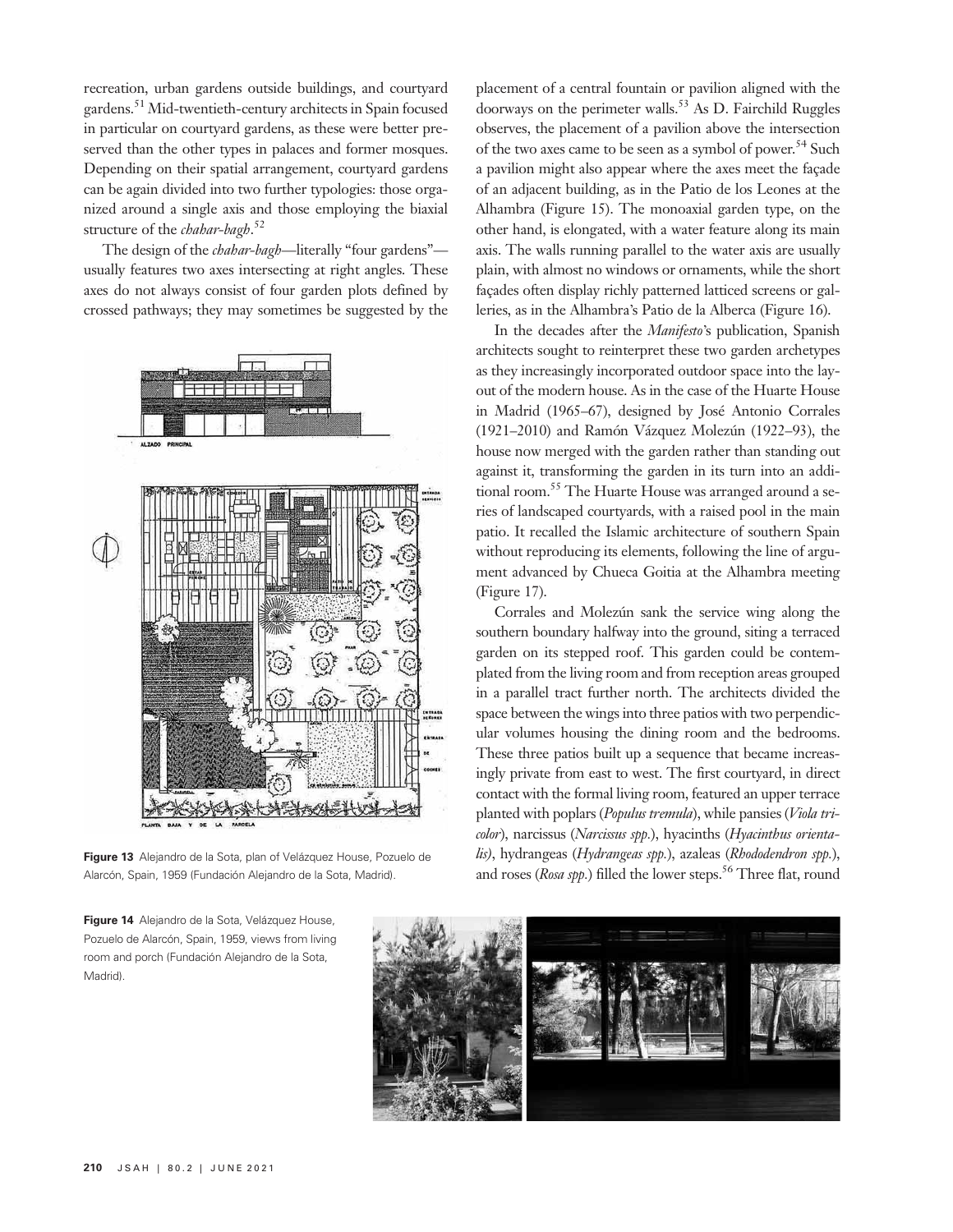

Figure 15 Patio de los Leones, Alhambra, Granada, fourteenth century (authors' drawing and photo).

Figure 16 Patio de la Alberca, Alhambra, Granada, fourteenth century (authors' drawing and photo).





marble basins set flush with the lawn on its central axis, as a modern interpretation of an Islamic fountain, collected the water of three vertical jets. In contrast, the central courtyard was more informal, expanding the family living room with a paved area protected by a lightweight pergola carrying Chinese wisteria (Wisteria sinensis) and ivy (Parthenocissus tricuspidata) (Figure 18). This patio also featured a raised swimming pool recalling the albercas, or irrigation tanks, of southern Spain. The dining room, set between the formal and family courtyards and with extensive glazing on both sides, performed as an enclosed garden pavilion, enjoying both the shade of the roof and the cross-breeze. The third courtyard, on the west end, was the most intimate, with the bedrooms overlooking a lawn with a weeping willow (Salix babylonica) and a catalpa (Catalpa speciosa) protecting the façades from the afternoon sun. Again, three round, flat basins—this time in polished pink granite—marked the long axis of the patio with their water jets.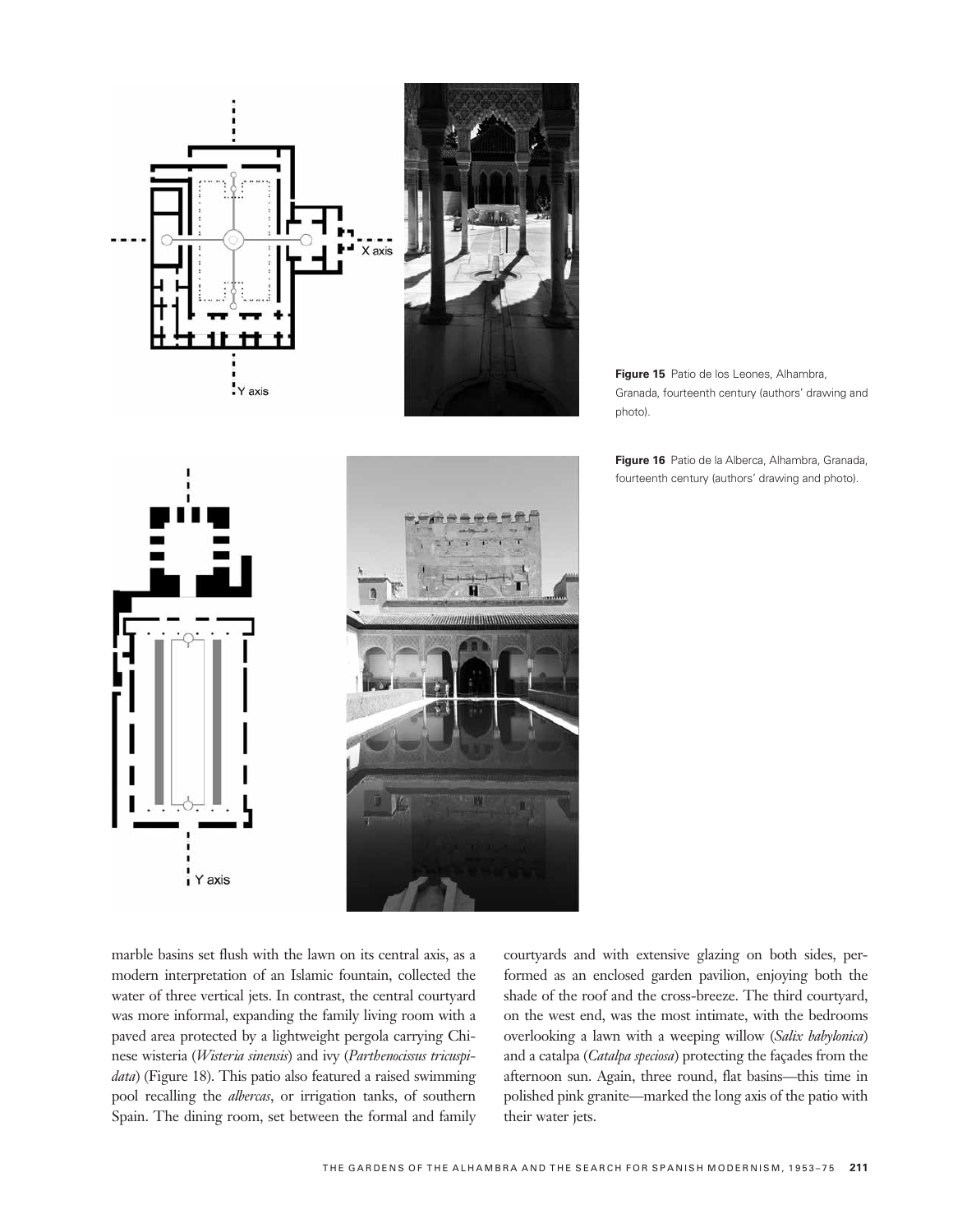

Figure 17 José Antonio Corrales and Ramón Vázquez Molezún, plan of Huarte House, Madrid, 1965–67 (Archivo Molezún, Colegio Oficial de Arquitectos, Madrid).

Figure 18 José Antonio Corrales and Ramón Vázquez Molezún, Huarte House, Madrid, 1965– 67, eastern courtyard (left) and central courtyard (right) (authors' photo).



The composition of this house and garden challenged the traditional object–ground relationship by creating an inhabited topography. Here the variegated tile of the façades and paved surfaces and the green-red hues of the ivy (Parthenocissus tricuspidata) in the planters and along the walls blended the building into its surroundings and transformed the entire house into a garden. While some critics saw parallels to modern Scandinavian architecture, Corrales and Molezún explicitly insisted that, in turning its back to the street and looking for an inner landscape, the Huarte House was "more Islamic and Spanish than Nordic." 57

A few years later, Fernando Higueras (1930–2008) designed a house for actress Nuria Espert in Alcoceber (1968–71) that echoed the design of the Generalife.<sup>58</sup> Standing just outside the Alhambra, the Generalife consisted of a series of narrow terraces irrigated by the Acequia Real, the 6-kilometer-long channel providing water for the upper city. The Acequia Real ran along the main axis of the elongated main courtyard, while a lightweight arcade offered views both across the intimate realm of the patio and out to the distant landscape. Much in the same way, Higueras elevated the Espert House on a platform, enclosing the patio in close connection to the living room by placing a lightweight gallery on its perimeter to meditate the intimate scale of the courtyard and the distant views of the coast (Figure 19). Again, a swimming pool assumed the role of the alberca as in the monoaxial schemes of the Alhambra. A group of cypress trees (Cupressus sempervirens) at one end of the courtyard further recalled the Islamic tradition (Figure 20).

Another member of the younger generation, Javier Carvajal (1926–2013), perhaps most explicitly interpreted the legacy of the Hispano-Islamic garden in a series of villas for the Spanish elite. Two houses on the outskirts of Madrid—the García-Valdecasas House for his father-in-law (1964–65) and the Carvajal House for himself (1964–65)—occupied adjoining plots, both looking toward the mountains to the northwest.<sup>59</sup> The García-Valdecasas house had two levels, while Carvajal's one-story house extended across a green terrace, its stepped geometry recalling that of the gardens of the Partal Palace in the Alhambra. The core of the house gravitated around two patios (Figure 21). The entrance patio featured ivy (Hedera helix) climbing on the concrete wall, two giant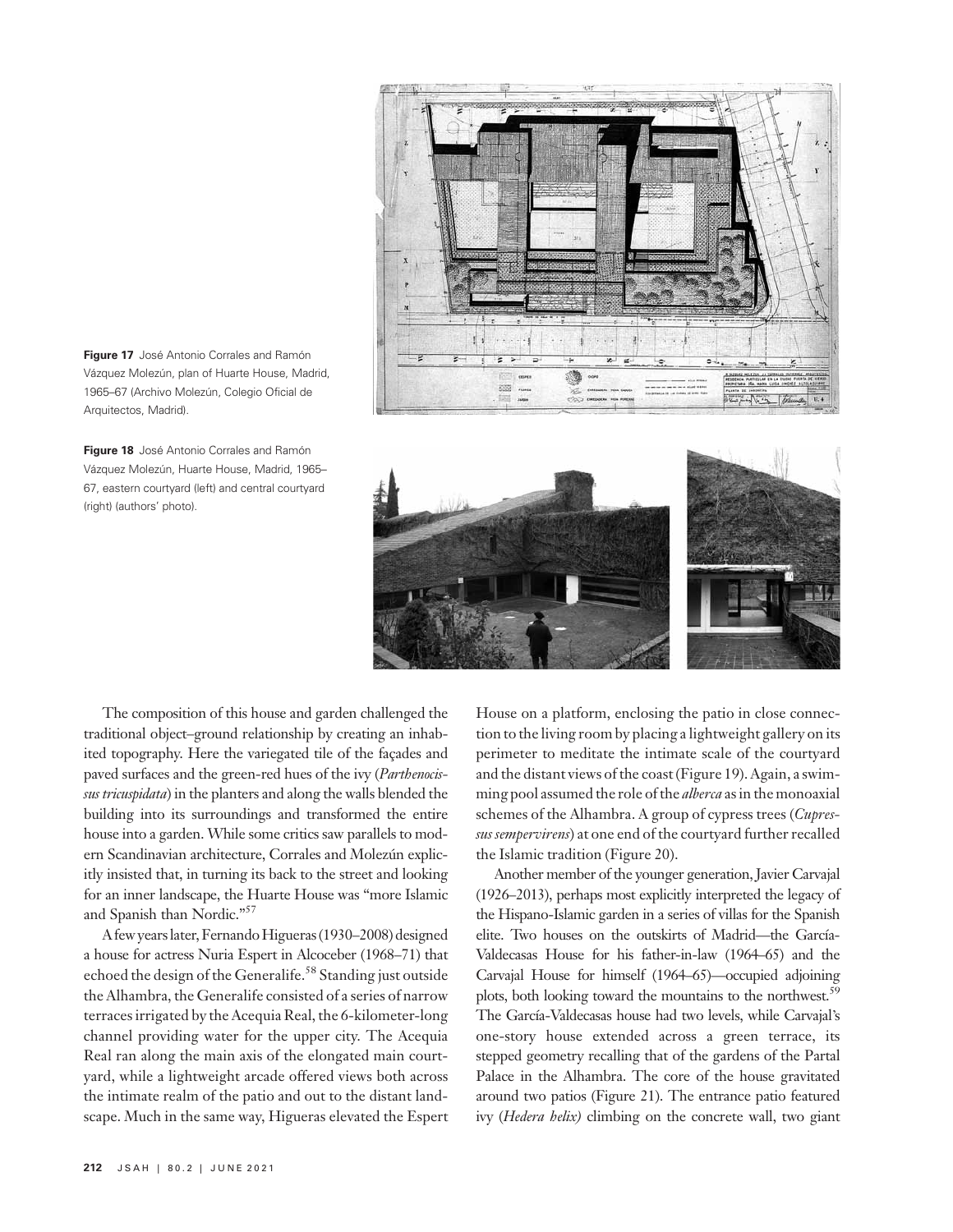





Figure 20 Fernando Higueras, Espert House, Alcoceber, Spain, 1968–71, courtyard view (Fundación Fernando Higueras, Madrid).



Figure 21 Javier Carvajal, plan of Carvajal House, Madrid, 1964–65: a, living room; b, library; c, master bedroom; d, children's area; e, service area; f, dining room; g, water channel (AGUN / Fondo Javier Carvajal Ferrer / Proyecto 164, Archivo General, Universidad de Navarra, Pamplona, colored by author).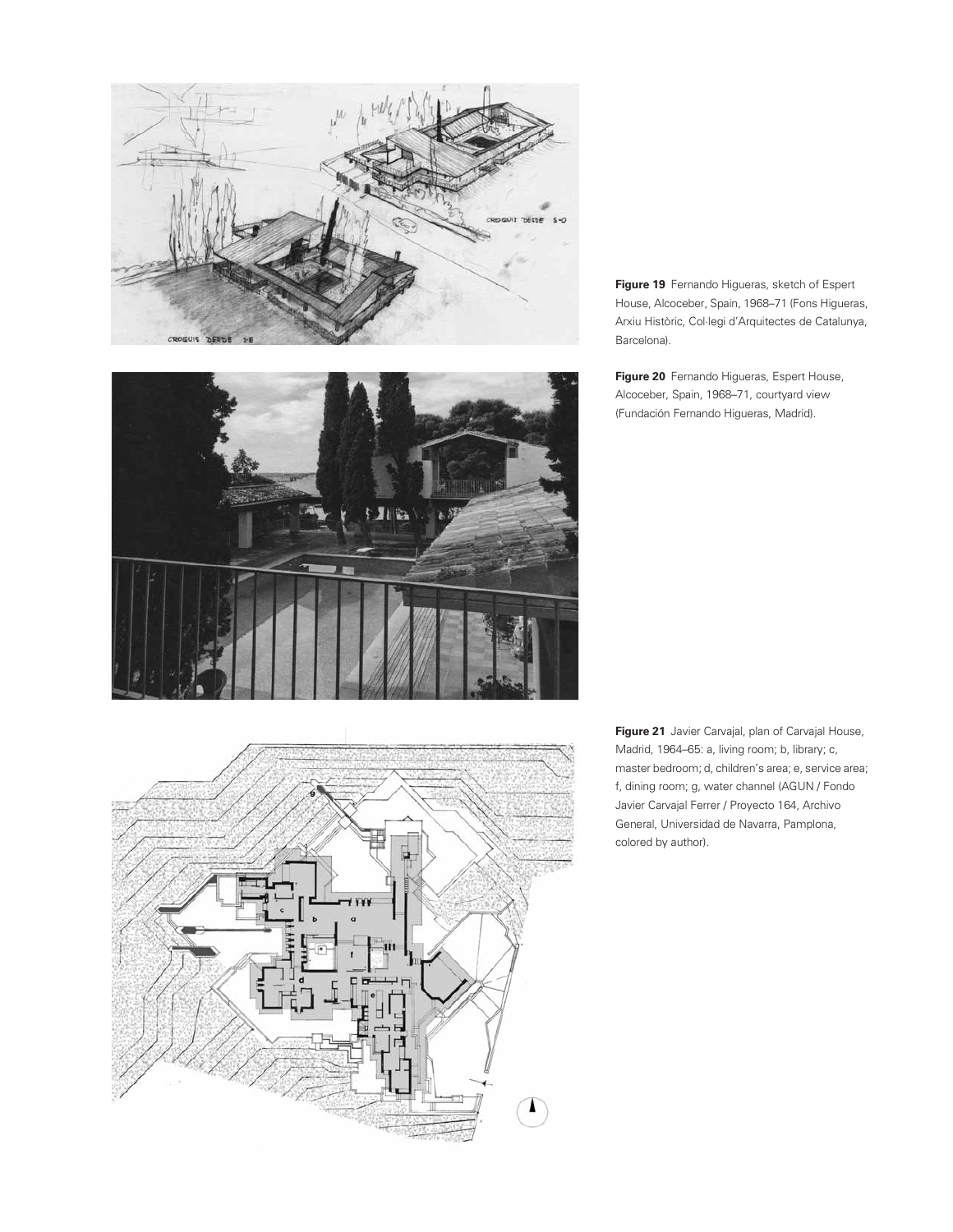

Figure 22 Javier Carvajal, plan of Garcìa-Valdecasas House, Madrid, 1964–65: a, living room; b, master bedroom; c, children's area (AGUN / Fondo Javier Carvajal Ferrer / Proyecto 157, Archivo General, Universidad de Navarra, Pamplona).

yuccas (Yucca elephantises), and a Swiss cheese plant (Monstera deliciosa), among other plants. The larger courtyard was enclosed by the living room, the library, the master bedroom and children's area, and the dining room. With a cypress tree (Cupressus sempervirens) and a square fountain set at ground level, it recalled the Andalusian origins of the architect's wife, writer Blanca García-Valdecasas. A series of stepped platforms along the building's perimeter allowed the living quarters to sprawl into the garden. A fountain with a water channel extended the living room outdoors to the northeast, while the deck along the bedroom wing on the west served as an outdoor room with the sky as a vault, as stated in the *Alhambra Manifesto*.

Counterbalancing the horizontality of his own residence, Carvajal chose a vertical scheme for the neighboring García-Valdecasas house. Its two floors gathered around a single patio and its series of fountains and stepped terracing translated the vernacular system of cultivating a sloping hillside into the Brutalist forms of the late 1960s (Figure 22). The design incorporated key characteristics of Hispano-Islamic architecture, such as the fragmentation of space through a clustered arrangement of rooms; the use of courtyards to articulate spatial sequences; the extension of the building's geometry to organize outdoor space; and the use of fountains, water channels, and pools to structure the gardens. Three water channels on the house's perimeter linked the intimate space of the interior patio with the distant views. To the north, a water channel ended in a square, sunken pool visually connecting the open vista with the private realm of the family room, and a similar water channel linked the dining room with the southern garden. To the west, a cascading water feature dividing the flight of stairs and connecting the living room with the lower parts of the garden recalled the water stairs at the Generalife. The water channel ended in a square sunken pool with a low, round fountain basin flanked by four cypress trees (Cupressus sempervirens) framing the mountainous profile of the horizon (Figure 23). This garden and its water feature oriented the viewer to the mountains in the same way the Alhambra precinct, with its galleries, pavilions, and oriels, framed the views of the Sierra Nevada. Carvajal's designs were among the few twentieth-century examples included in Casa Valdés' volume on Spanish gardens, which she pointed to as proof that "Arab traditions persist in modern dwellings in Spain."<sup>60</sup>

Carvajal used these themes once again in the house he designed for Nicholas Biddle Ducke in Cádiz (1965–67) (Figure 24).<sup>61</sup> Here, concrete gave way to simpler materials, such as plastered walls, as recommended in the Manifesto. This cluster of cubic prisms was stitched together by means of light, arched galleries defining patios and outdoor rooms. A module 5 meters square spanned by a cross vault provided the basic element for both interior and outdoor spaces, offering a system that could grow in any direction to meet specific needs. Three wings—hosting the children's bedrooms, the master bedroom, and the living quarters—embraced a patio closed on its fourth side by a transparent arcade of five cross-vault modules. Two water rills intersected at right angles in a modern version of the chahar-bagh in the square courtyard at the core of the house. The house's geometry also extended into the adjoining terraces, the swimming pool, and small fountains beyond (Figure 25).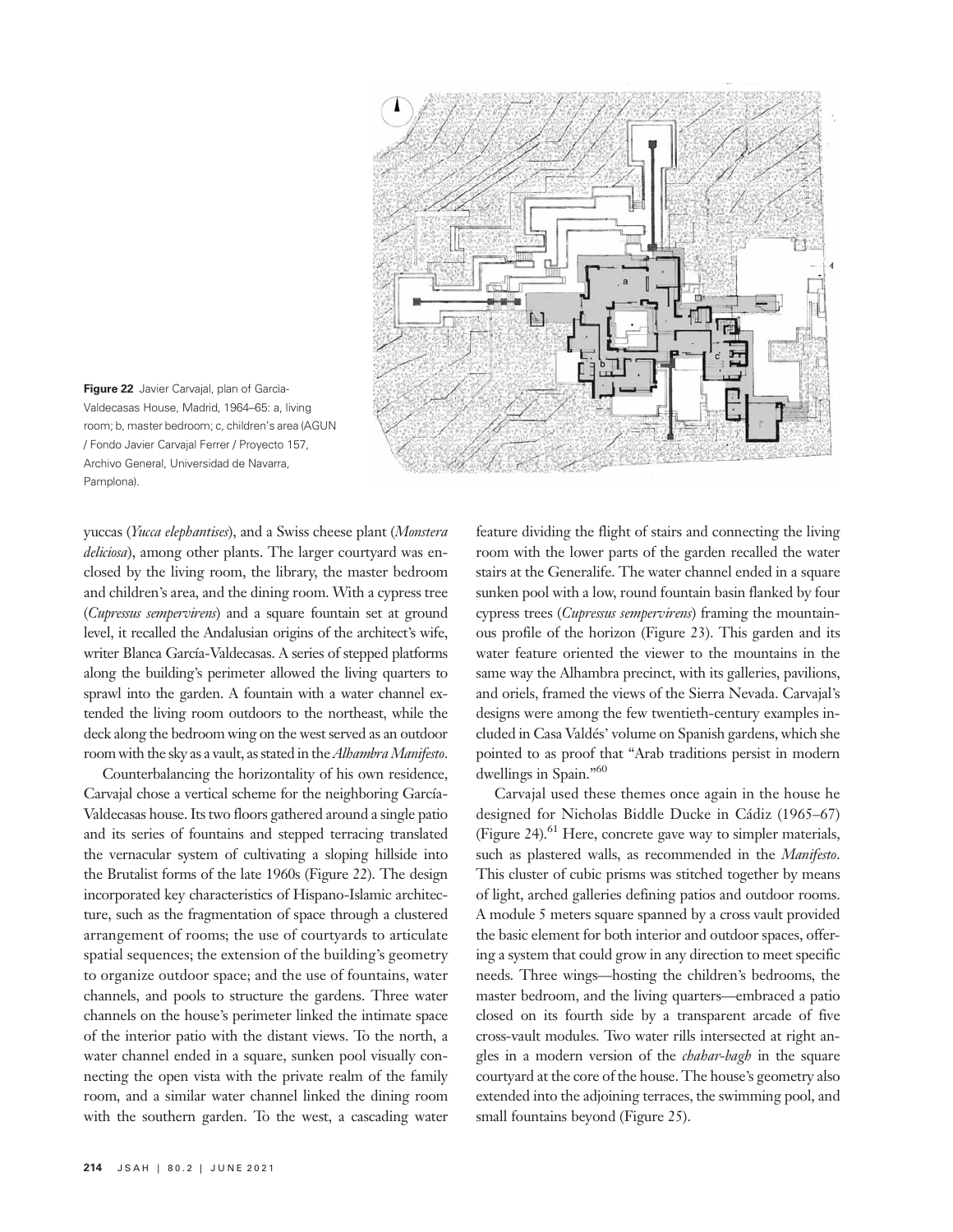

Figure 23 Javier Carvajal, Garcìa-Valdecasas House, Madrid, 1964–65, western water channel with four cypress trees framing the horizon (authors' sketch).



Figure 24 Javier Carvajal, plan of Nicholas Biddle Ducke House, Càdiz, 1965–67 (AGUN / Fondo Javier Carvajal Ferrer / Proyecto 166, Archivo General, Universidad de Navarra, Pamplona; shading by authors).

As these examples suggest, the writings of Forrestier, Rubió i Tudurí, and especially Torres Balbás, who shared his expertise with generations of students across almost three decades of teaching, helped to spread a wider appreciation of Spain's Islamic heritage. However, it was mainly through some of Torres Balbás's students—especially Chueca Goitia—that Spanish architects began to see the Alhambra not merely as an object inherited from the past but also as the path toward a future Spanish modernism, much as Gunnar Asplund

and Alvar Aalto were influenced by their experiences in the study of vernacular architecture in Sweden and Finland.<sup>62</sup> The conference at the Alhambra in 1952 and the Manifesto of the following year pointed to the palace and its gardens not as a formal model but as an inspiration to solve architectural problems in a new way, while leaving rigid academicism behind. This new approach not only enabled architects to reconcile the principles of modernism with local traditions but also endowed the garden with a new significance and relevance for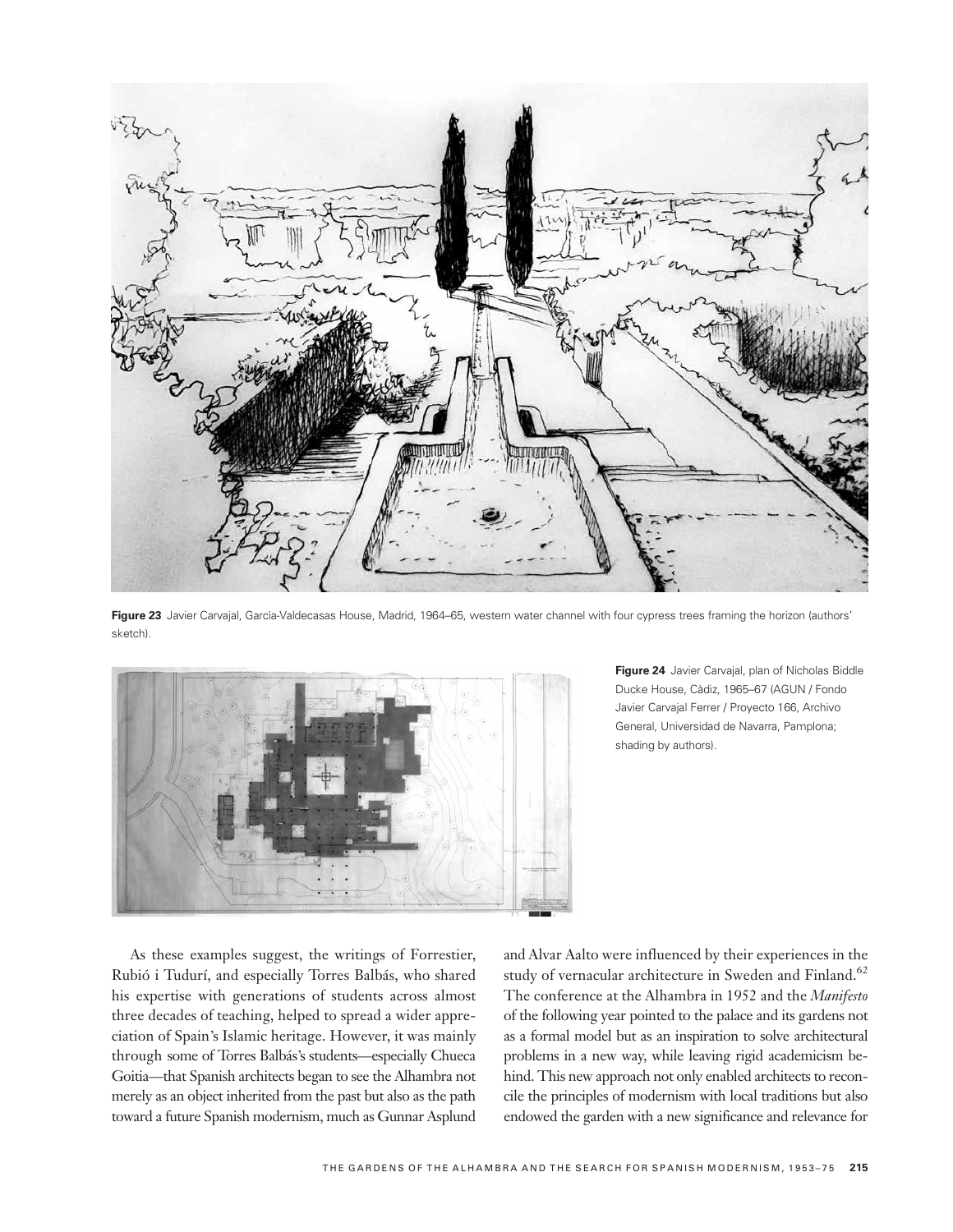

Figure 25 Javier Carvajal, Nicholas Biddle Ducke House, Càdiz, 1965–67, exterior and interior views (Fondo Javier Carvajal Ferrer, Archivo General, Universidad de Navarra, Pamplona).

Figure 26 Fernando Higueras, reception palace for Sheikh Saif, Abu Dhabi, 1983, garden view (Fundación Fernando Higueras, Madrid).

the architectural design process, further blurring the boundaries between interiors and exteriors. Spanish architects of the 1950s and 1960s looked to the Alhambra as a paradigm of modern architecture and sought to emulate its buildings and gardens not in their meanings or forms but in their attention toward nature, materials, and place. According to Torres Balbás:

The sensation created by these [Islamic] dwellings, in which [the users] try to enclose part of nature within the privacy of the home, is completely opposed to modern single-family houses, where exterior walls are substituted with plate glass in the effort to live in the open countryside, rejecting the qualities of domestic intimacy and modesty that Oriental civilization values so much even today.63

Following their 1952 encounter with the Alhambra, Spanish architects found new ways to reconcile the imported ideals of plate-glass modernism with the inherited sense of intimacy and modesty defended by Torres Balbás.

While Spanish architects of the 1950s and 1960s interpreted Hispano-Islamic architectural principles in an abstract way, without reproducing its formal features, the oil crisis of the early 1970s introduced an unexpected twist, as Middle Eastern nationals from oil-producing countries began purchasing property in the Mediterranean, creating new opportunities for architectural commissions. As the values of modern architecture began to be questioned, abstract interpretations of the Hispano-Islamic garden gave way to more literal quotations of elements and forms. In two designs for the United Arab Emirates, a hotel in Sharjah (1977) and a conference center in Abu Dhabi (1982), Fisac employed latticed façades, lush gardens, and reflecting pools. $64$  In an international

competition for a hotel in Mosul, Iraq (1979–80), Corrales arranged the rooms around three courtyards with palm trees and sunken water canals.<sup>65</sup> Fernando Higueras, explicitly referencing what he called "the best Arab architecture of the past," prepared designs for a residential development (1982) and a reception palace for Sheikh Saif (1983) in Abu Dhabi (Figure 26).<sup>66</sup> With Rafael de La-Hoz and Joaquín Loraque, he also designed several palaces, including one for Emir Henani in Jeddah, Saudi Arabia (1981).<sup>67</sup> Carvajal created villa designs for chiefs of state of the Arab League in Bahrain (1982) in which he returned to themes he had explored in the 1960s, such as the use of water rills and four-part gardens.<sup>68</sup> All of these proposals from the 1970s and early 1980s made explicit reference to Islamic architectural elements, such as domes, pointed arches, and intricate latticework. At a point when the modern movement in architecture was no longer accepted as a universal truth, renewed interest in architectural history also meant renewed interest in Hispano-Islamic heritage. Within the context of postmodernism, the complex and contradictory lessons of the Alhambra remained as relevant as ever.

Marta García Carbonero received her MA and PhD in architecture from the Universidad Politécnica de Madrid and her MA in garden and landscape history from SOAS University of London. Her current book project on twentieth-century cemeteries is titled El cementerio en la Europa del siglo XX: Análisis compositivo y síntesis tipológica. marta.garcia@upm.es

María Antonia Fernández Nieto is a PhD architect and professor of architectural design at the Universidad Francisco de Vitoria in Spain. Her research explores the interplay between social housing and public space. She is the author of Las colonias del Hogar del Empleado: La periferia como ciudad. a.fernandez.prof@ufv.es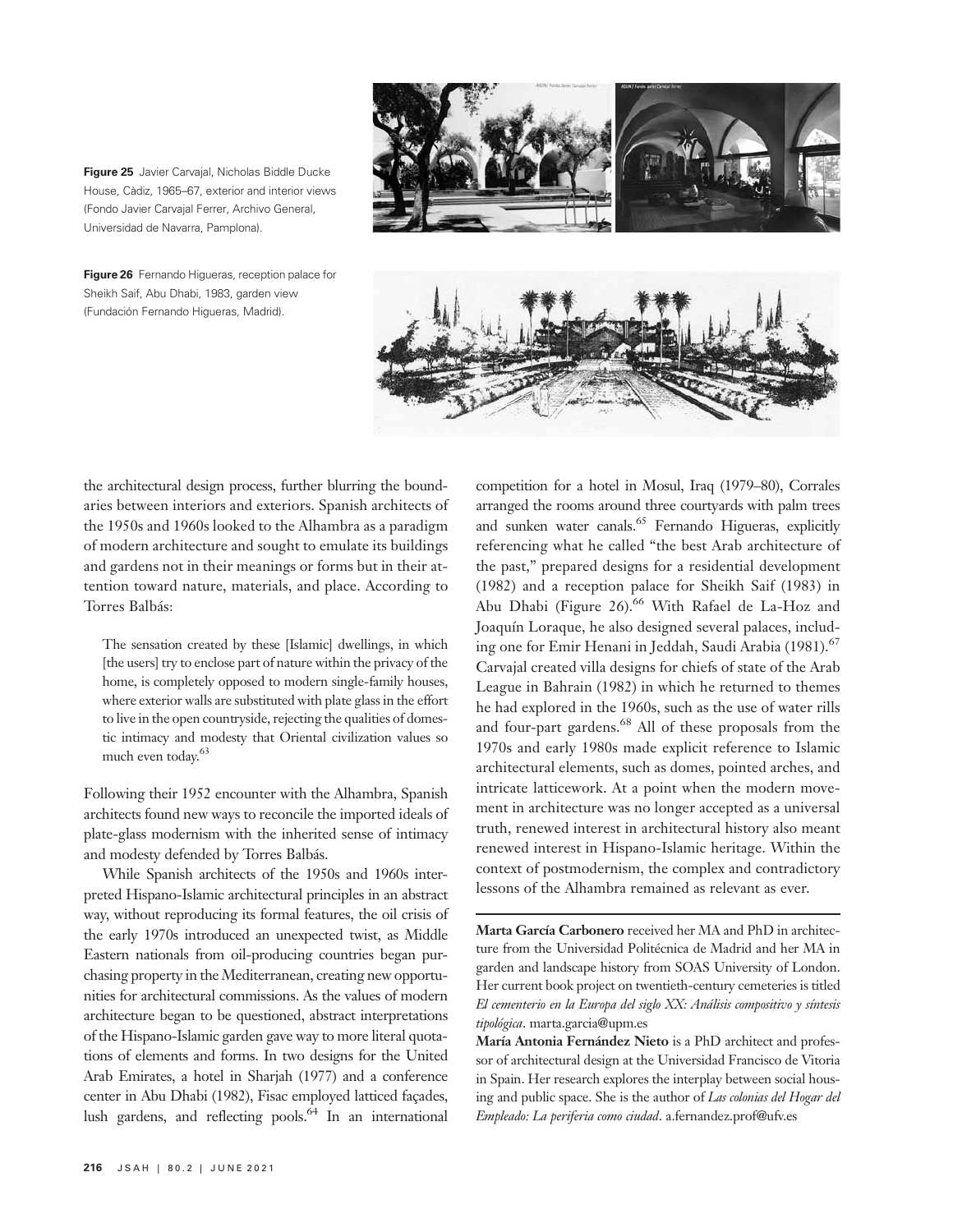#### **Notes**

1. "El jardín se embebe en la casa, o la casa se desparrama en el jardín." Fernando Chueca Goitia, Invariantes castizos de la arquitectura española; Invariantes en la arquitectura hispanoamericana; Manifiesto de la Alhambra (Madrid: EditorialDossat, 1981), 239.Unless otherwise noted, all translations are our own. 2. "El jardín, a su vez, se acota y se limita como una estancia habitable cuyo techo es el azul." Chueca Goitia, 239–40.

3. Ernesto Nathan Rogers, Editoriali di architettura (Turin: Einaudi, 1968). Team 10 was a group of younger architects who criticized CIAM's dogmatic approach to architecture and urbanism after World War II.

4. Fernando Távora, "O problema da casa portuguesa," Aléo, no. 9 (Nov. 1945), 10. Two years later, Távora published a second version of this essay with some variations. We thank Dr. Silvia Cebrián for sharing her insights on these texts with us.

5. Grupo R was initially established by José Antonio Coderch (1913–84), Manuel Valls (1912–2000), Joaquim Gili (1916–84), Josep Maria Sostres (1915–84), Josep Maria Martorell (1925–2017), Oriol Bohigas (b. 1925), Antoni de Moragas (1913–85), and Josep Pratmarsó (1913–85), but its membership grew during the following years. See Paloma Barreiros, "José Antonio Coderch y el Grupo R," Arquitectura, no. 268 (Sept./Oct. 1987), 104–13.

6. Carlos Flores, Arquitectura española contemporánea, vol. 1 (Madrid: Aguilar, 1961), 230.

7. Fernando Chueca Goitia, "Sesión de Crítica de Arquitectura: El Ministerio del Aire (Luis Gutiérrez Soto)," Revista Nacional de Arquitectura, no. 112 (Apr. 1951), 28–43.

8. Fernando Chueca Goitia, "Palabras preliminares a la nueva edición del Manifiesto de la Alhambra," in Manifiesto de la Alhambra, ed. Ángel Isac (Granada: Fundación Rodríguez-Acosta and Delegación de Granada del Colegio Oficial de Arquitectos de Andalucía Oriental, 1993), 12.

9. "Orden del Ministerio de Gobernación [Order of the Ministry of Government], 24 February 1940," Boletín de la Dirección General de Arquitectura, nos. 29–30 (July 1942), 9.

10. "Sesión de Crítica de Arquitectura: Sesiones celebradas en la Alhambra durante los días 14 y 15 de octubre de 1952," Revista Nacional de Arquitectura, no. 136 (Apr. 1953), 13–50.

11. Alfonso Muñoz Cosme, La vida y la obra de Leopoldo Torres Balbás (Sevilla: Junta de Andalucía, 2005), 152.

12. See Leopoldo Torres Balbás, La Alhambra y el Generalife (Madrid: Plus Ultra, 1953); Leopoldo Torres Balbás, En torno a la Alhambra (Madrid: Consejo Superior de Investigaciones Científicas, 1960).

13. Chueca Goitia, Invariantes castizos, 55–81.

14. See Alejandro de la Sota, "Sesión de Crítica de Arquitectura: La arquitectura y el paisaje," Revista Nacional de Arquitectura, no. 128 (Aug. 1952), 35–48; Luis Ruidor Carol, "Sesiones de Crítica de Arquitectura: La arquitectura y la jardinería," Revista Nacional de Arquitectura, no. 163 (July 1955), 21-28.

15. Ferdinand Bac, Les Colombières: Ses jardins et ses décors (Paris: Louis Conard, 1925). Although Bac had a crucial influence on architects of the time, such as Luis Barragán, his work does not seem to have been very well known in Spain, where none of his publications on gardens can be found in the library catalogues of architectural schools or architects' associations in Madrid and Barcelona. See Keith Eggener, Luis Barragán: Gardens of El Pedregal (New York: Princeton Architectural Press, 2001), 7–8, 75–76, 92.

16. Jean-Claude Nicolas Forestier, "Jardines andaluces," Arquitectura, no. 39 (June 1922), 298–306.

17. Nicolás Rubió i Tudurí, El jardín meridional (Barcelona: Salvat, 1934).

18. Nicolás María Rubió i Tudurí, Del paraíso al jardín latino: Origen y formación del moderno jardín latino (1953; repr., Barcelona: Editorial Tusquets, 1981), 11–12.

19. Javier de Winthuysen, *Jardines clásicos de España: Castilla (M*adrid: Imprenta Industrial Gráfica, 1930).

20. See "Jardines unifamiliares: Residencia de los marqueses de a Romana" and "Jardines de instituciones y servicios públicos: Escuela de Caminos," both in Javier de Winthuysen, Jardinero (exhibition catalogue), ed. Carmen Añón (Madrid: Consejo Superior de Investigaciones Científicas, 1986), 52–53, 87. 21. Javier de Winthuysen, "Jardines sevillanos," La Voz, 31 May 1929, 3; Javier de Winthuysen, "Influencias del estilo sevillano," La Voz, 5 July 1929, 4. 22. Instituto Andaluz del Patrimonio Histórico, Leopoldo Torres Balbás y la restauración científica (exhibition catalogue) (Seville: Junta de Andalucía, 2013).

23. From 1923 to 1936, Torres Balbás kept an accurate diary of the works he carried out at the Alhambra and Generalife, including the extensive plantings within and around both precincts. These records were later published in the journal Cuadernos de la Alhambra 1–6 (1965–70).

24. José Tito Rojo, "El jardín hispanomusulmán: La construcción histórica de una idea," Awraq, no. 11 (2015), 53–56.

25. See Richard H. Coleman, "International Conference at Madrid," Landscape Architecture 41, no. 3 (Apr. 1951), 129–32; "El segundo Congreso Internacional de Arquitectura Paisajista," Cortijos y Rascacielos, no. 60 (1950), v–vii. 26. Francisco Prieto Moreno, "El jardín doméstico hispanoárabe," Boletín Informativo de la Dirección General de Arquitectura, no. 17 (1950), 5–8. Miguel Fisac, who eventually took part in the Alhambra sessions, participated in the IFLA conference as a member of the organizing committee.

27. Prieto Moreno, 5.

28. In this article, we use the term water channel to refer to linear waterways set either above ground level or flush with the pavement. We refer to narrower water channels cut into the surface of the pavement as rills.

29. Teresa Ozores y Saavedra, marquise of Casa Valdés, *Jardines de España* (Madrid: Aguilar, 1973). The marquise of Casa Valdés was a key figure in the promotion of garden and landscape design in Spain during the second half of the twentieth century, when she helped to expand the appreciation of gardens to a wider audience as a lecturer and active member of the International Association of Dendrology, the Sociedad Española de Amigos del Paisaje y del Jardín, and the Sociedad de Amigos del Jardín Botánico, among others. On her garden at the Chelsea Flower Show, see Brent Elliott, RHS Chelsea Flower Show (London: Frances Lincoln, 2013).

30. Chueca Goitia, Invariantes castizos, 239.

31. Chueca Goitia, 239.

32. Chueca Goitia, 240.

33. Javier Martín González, "El manifiesto de Fernando Chueca Goitia: Algunas consideraciones en torno a la autoría del Manifiesto de la Alhambra," Archivo Español del Arte 89, no. 355 (July–Sept. 2016), 281–98.

34. Aroa Romero Gallardo, Prieto Moreno, arquitecto conservador de la Alhambra (1936–1978): Razón y sentimiento (Granada: Universidad de Granada y Patronato de la Alhambra y el Generalife, 2014).

35. See Francisco Prieto Moreno, "Hospedería de San Francisco en la Alhambra de Granada," Revista Nacional de Arquitectura, no. 84 (Dec. 1948), 489–92; Francisco Prieto Moreno, "Teatro al aire libre en los jardines del Generalife," Revista Nacional de Arquitectura, no. 148 (Apr. 1954), 21–25.

36. Francisco Prieto Moreno, Los jardines de Granada (Madrid: Cigüeña, 1952); Francisco Prieto Moreno, El Generalife y sus jardines (Madrid: Everest, 1976).

37. The only two universities in the country offering degrees in architecture at the time were those in Madrid and Barcelona.

38. Some public structures of the time already featured interplay between buildings and gardens, as was the case with Cabrero's proposed plan for the Feria del Campo fairgrounds in Madrid (1948–75), which the architect was designing when he visited Granada. The exhibition pavilions were linked by arcades enclosing gardens, many of them in the asymmetrical fashion of the Alhambra. See Francisco de Asís Cabrero, "Primera Feria Nacional del Campo," Informes de la Construcción, no. 27 (1951), 169–73. Almost at the same time, Fisac designed the Teacher Training Center in Madrid (1953–57) as a set of brick prisms linked by slender concrete canopies defining a series of